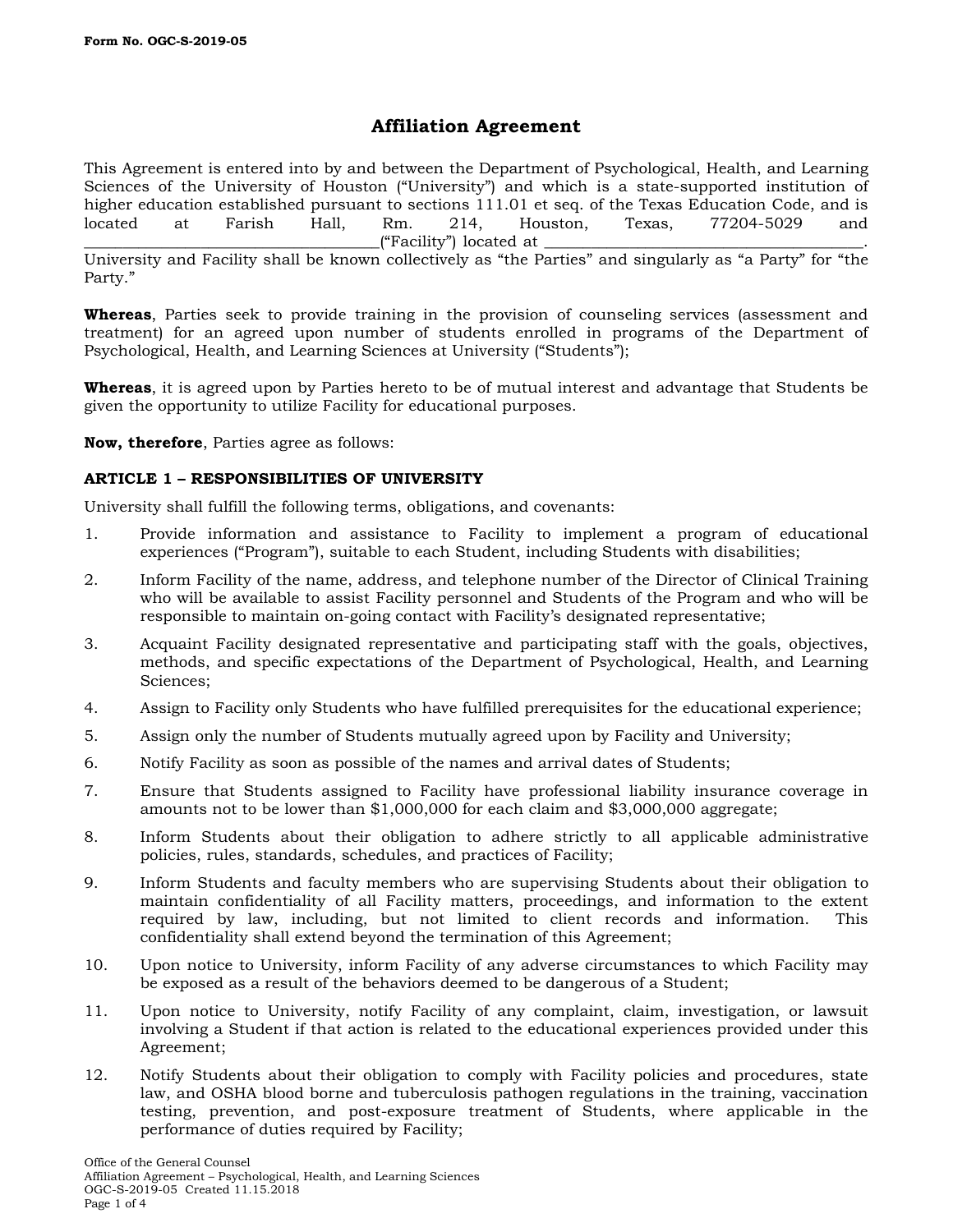13. Accept the overall responsibility for the education, evaluation, qualifications, and competency development of each Student.

# **ARTICLE 2 – RESPONSIBILITIES OF FACILITY**

Facility shall fulfill the following terms, obligations, and covenants:

- 1. Provide supervised learning experience for Students in accordance with agreed upon learning objectives, skill development areas, learning experiences, and intended learning outcomes;
- 2. Assign a qualified licensed Psychologist (or other appropriately credentialed) supervisor to work with all Students and act as a liaison with the Director of Clinical Training;
- 3. Provide University's designated Director of Clinical Training with learning Agreement and a performance appraisal for each Student in a form prescribed by University;
- 4. Provide periodic performance information to the Student and to University as prescribed, and immediately report any unsatisfactory conduct or performance of a Student;
- 5. Permit designated faculty members the right to visit with Students and Facility supervisors regarding the progress of Students at Facility;
- 6. Provide Students with essential conditions and materials for their work, including space, privacy, and technological supports, and reimbursement for work-related expenses;
- 7. Provide an atmosphere for learning that is supportive and free of discrimination based on race, ethnicity, religion, gender, disability, or sexual preference;
- 8. Provide Students with information regarding policies and procedures of Facility, and with orientation experiences to ensure that Students will be able to meet the requirements of Facility.

## **ARTICLE 3 – RESPONSIBILITIES OF PARTIES**

Parties mutually agree to fulfill the following terms, obligations, and covenants:

- 1. Under this Agreement, University, Students, and any University personnel, including faculty, shall not be considered employees, agents, borrowed servants, partners, or joint venturers of Facility;
- 2. Facility is not responsible for wages, social security taxes, medical insurance, or workers' compensation insurance for Students. In the event a Student should, independent of the Agreement, be employed by Facility, this section and Article 3 section 1 shall not apply to the employed student during the hours in which such Student is performing services as an employee of Facility;
- 3. Nothing in this Agreement is to be construed as transferring responsibility from one Party to another;
- 4. Without limitation of any provision set forth in this Agreement, Parties expressly agree to abide by all applicable federal and/or state equal employment opportunity statutes, rules, and regulations;
- 5. Facility shall have the right to refuse to allow Students who are not judged to have requisite skills, attitudes, or previous training for proper provision of assigned tasks to participate in activities at Facility;
- 6. To the extent permitted by the constitution and laws of the State of Texas and without waiver of sovereign immunity or any other defense to which University is or may be entitle to assert, University shall indemnify and hold Facility harmless from and against any claims, costs, including reasonable attorneys' fees, liabilities, or causes of action arising out of or from any negligent acts or omissions by Students or University personnel who are engaged in activities at Facility that are directly related to the Department of Psychological, Health, and Learning Sciences. In the event that University and Facility are legally adjudged to have been jointly negligent in causing injury or damage, each shall be obligated to satisfy its proportionate share of such judgment based upon the percentage of liability attributed to it in such judgment, but,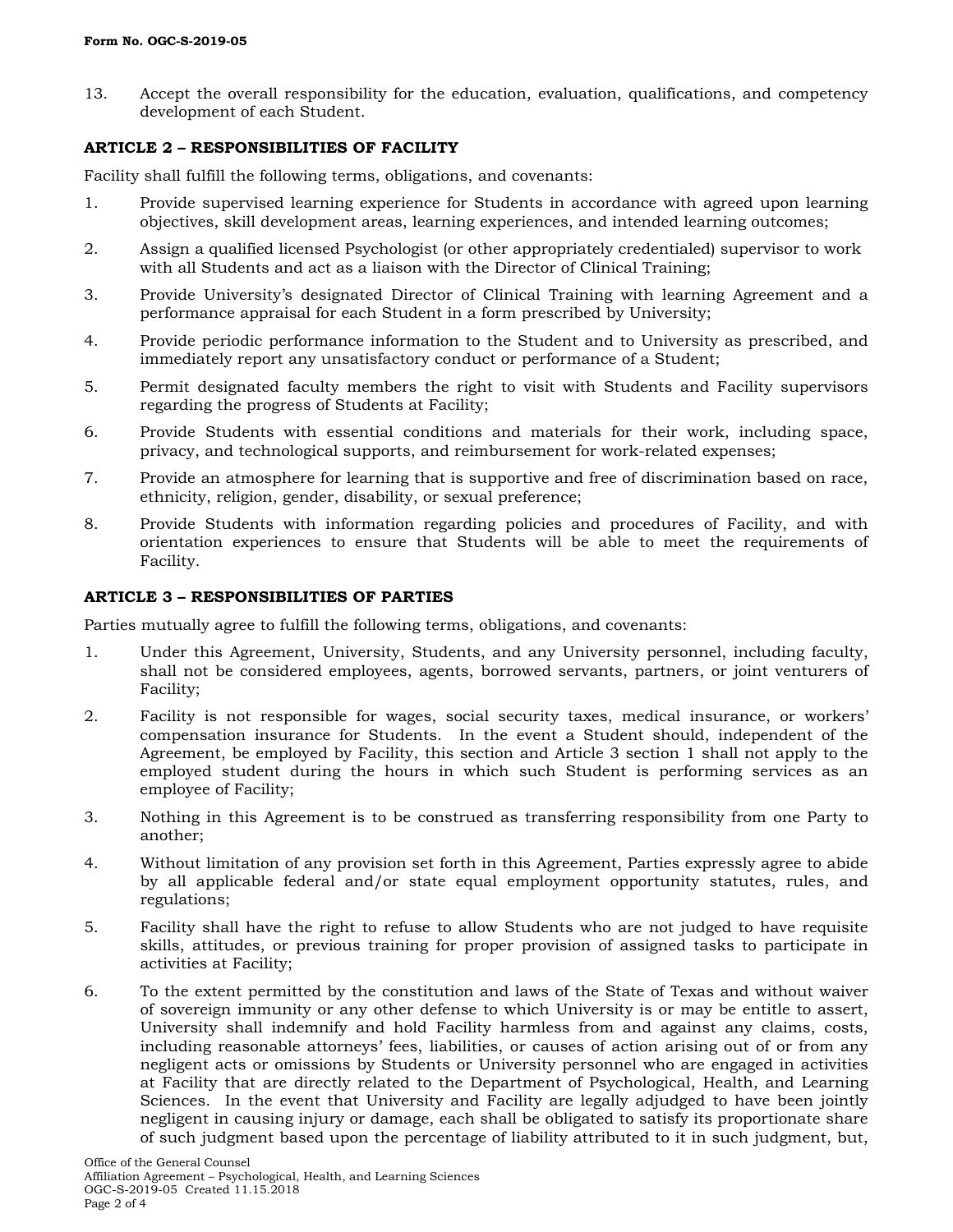if, in addition, University is adjudged to be liable for acts or omissions of Facility and/or any employee, personnel, or agent provided by Facility, then University shall be indemnified by Facility to the extent of a such vicarious liability. Neither Party hereto shall be obligated to indemnify the other for such other Party's own negligence. This indemnification provision shall survive termination of this Agreement.

### **ARTICLE 4 – TERM AND TERMINATION**

- 1. This agreement shall remain in effect until the end of University's academic year, including summer, and shall automatically renew for additional terms consisting of University's academic year, including summer, unless sooner terminated in accordance with applicable provisions of this Agreement.
- 2. Any breach of the covenants stated in Article 1 of this Agreement by University shall be considered a material breach of this Agreement. In the event of a material breach, Facility shall have the right to terminate this Agreement immediately.
- 3. Notwithstanding any other provision of this Agreement, either Party shall have the right to terminate this Agreement after thirty (30) calendar days' written notice is given to the other Party. If either Party exercises this option, Parties agree to make reasonable efforts so that Students already in training at Facility will be allowed to complete their stipulated courses of study.
- 4. Facility shall further have the right to demand immediate removal of any Student from its premises, upon a determination by the administrator in charge that the Student poses a threat to the safety of Facility's patients, clients, or personnel or to the orderly business functioning of Facility.

#### **ARTICLE 5 – GENERAL PROVISIONS**

- 1. Parties agree that this Agreement will be construed by the laws of the State of Texas (exclusive of its conflict of laws), provision and venue for purposes of claims, or litigation shall be Houston, Harris County, Texas.
- 2. The terms and conditions of this Agreement may be modified upon mutual written consent of Parties at any time.
- 3. This Agreement and all terms and conditions contained herein shall become effective as of the date noted as the Effective Date.
- 4. Any notice required or permitted under this Agreement shall be considered effective as of the date sent by certified mail, return receipt requested as follows:

| University:                                                                                                                                                                    | Facility:       |
|--------------------------------------------------------------------------------------------------------------------------------------------------------------------------------|-----------------|
| Dean of College Education<br>University of Houston<br>Farish Hall, Room 214<br>Houston, TX 77204-5029                                                                          |                 |
| with a copy to:                                                                                                                                                                | with a copy to: |
| Counseling Psychology Practicum Coordinator<br>University of Houston<br>Dept. of Psychological, Health, and<br>Learning Sciences,<br>214 Farish Hall<br>Houston, TX 77204-5029 |                 |

5. Neither Party may assign any rights or obligations under this Agreement without prior written consent of the other Party.